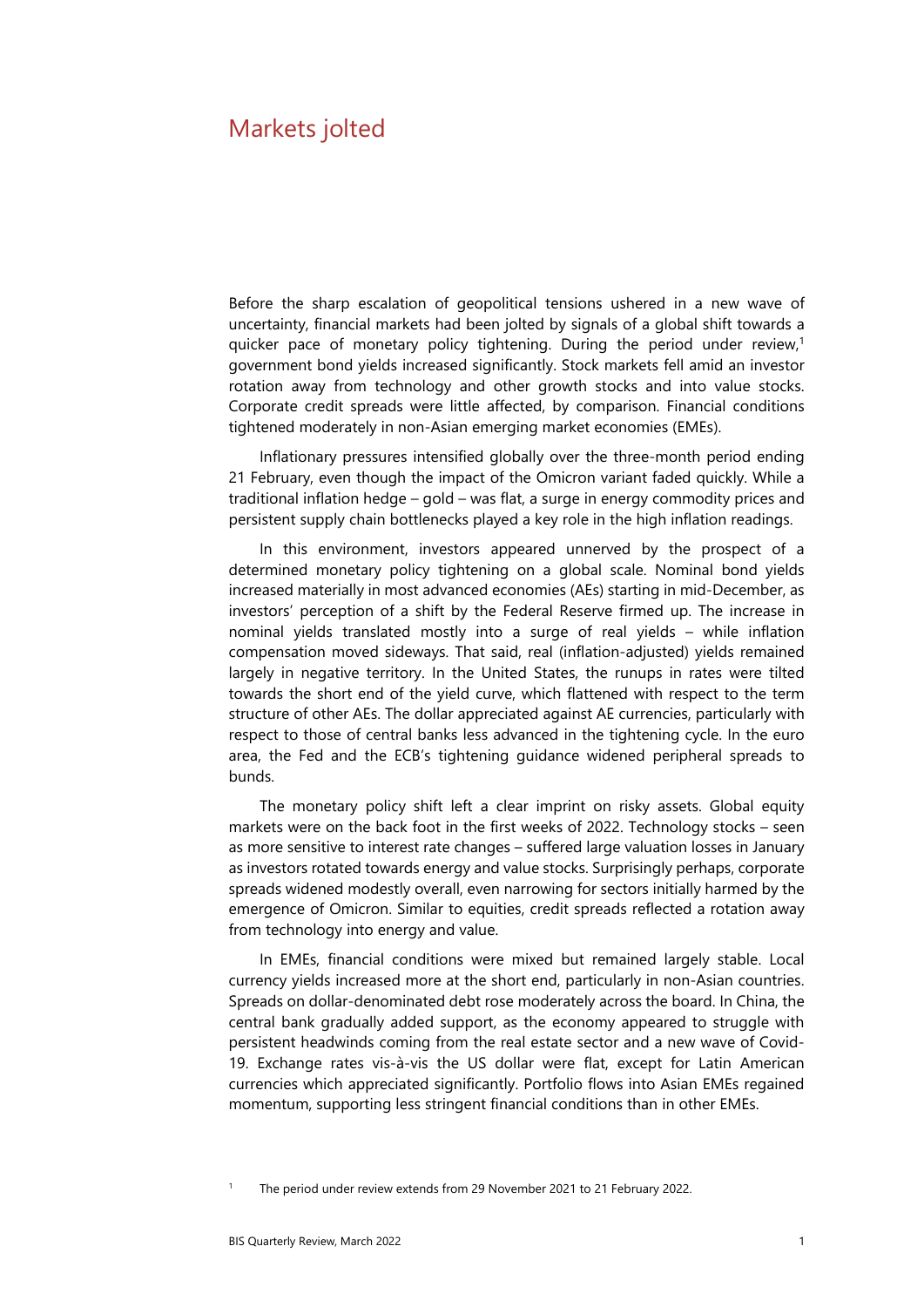## *Key takeaways*

- In the three-month period ending 21 February, fixed income markets were jolted by the sudden shift towards a tighter monetary policy outlook amid persistently high inflation readings.
- Stock markets plummeted but corporate credit spreads widened only modestly, while investors rotated away from sectors seen as particularly sensitive to interest rate hikes.
- EMEs faced mixed financial conditions, with favourable investor sentiment towards Asian economies and more pronounced bond yield increases in other regions.

# Bonds repriced sharply as the policy outlook shifts

Amid persistently high inflationary pressures during the period under review, investors reacted strongly to a global monetary policy outlook that turned markedly less accommodative. Rates on government fixed income securities increased substantially. As short-term rates rose more than long-term ones, the term structure in the United States flattened vis-à-vis those of most other AEs. In contrast to last October, higher nominal yields resulted mainly in increased real yields, with little change in inflation compensation. The dollar appreciated, particularly against AE currencies with a looser monetary policy outlook.

Several central banks tightened policy during the review period, but timings varied. As inflation pressures intensified, investors began to anticipate an acceleration in the pace of accommodation removal by the Federal Reserve from late November, particularly following the mid-December Federal Open Market Committee (FOMC) meeting. The late January FOMC meeting seemed to consolidate the views of investors that a tightening could start with a lift-off in March and continue with the central bank's balance sheet shrinking at a quick pace soon thereafter. Several other central banks in both AEs and EMEs hiked policy rates further, including those in the United Kingdom (which also announced upcoming sales of corporate bonds), New Zealand, Norway, Korea, and the major Latin American and EMEA countries.<sup>2</sup> In January, the Reserve Bank of Australia announced the end of its asset purchase programme. In December, the ECB also communicated a gradual scaling down of its balance sheet policies.<sup>3</sup> Moreover, in February, the ECB tilted its quidance in a less accommodating direction. Among the major AE central banks, only the Bank of Japan (BoJ) kept its stance unchanged. In contrast, the People's Bank of China (PBoC) actually loosened policy.

The impact on short-term rates was particularly strong in the United States. Soon after the release of the minutes of the December FOMC meeting on 5 January, the December 2023 futures rate breached the corresponding dot plot projection. Likewise, key money market interest rates soared in January, moving above the

<span id="page-1-1"></span><sup>2</sup> EMEA stands for Europe, Middle East and Africa.

<span id="page-1-0"></span><sup>3</sup> The ECB confirmed the shift from the PEPP (Pandemic Emergency Purchase Programme) towards a gradually shrinking APP (Asset Purchase Programme) starting in March 2022, and the end of the extra 50 basis points discount relative to the deposit facility rate for TLTROs (Targeted Longer-Term Refinancing Operations) in June 2022, as scheduled.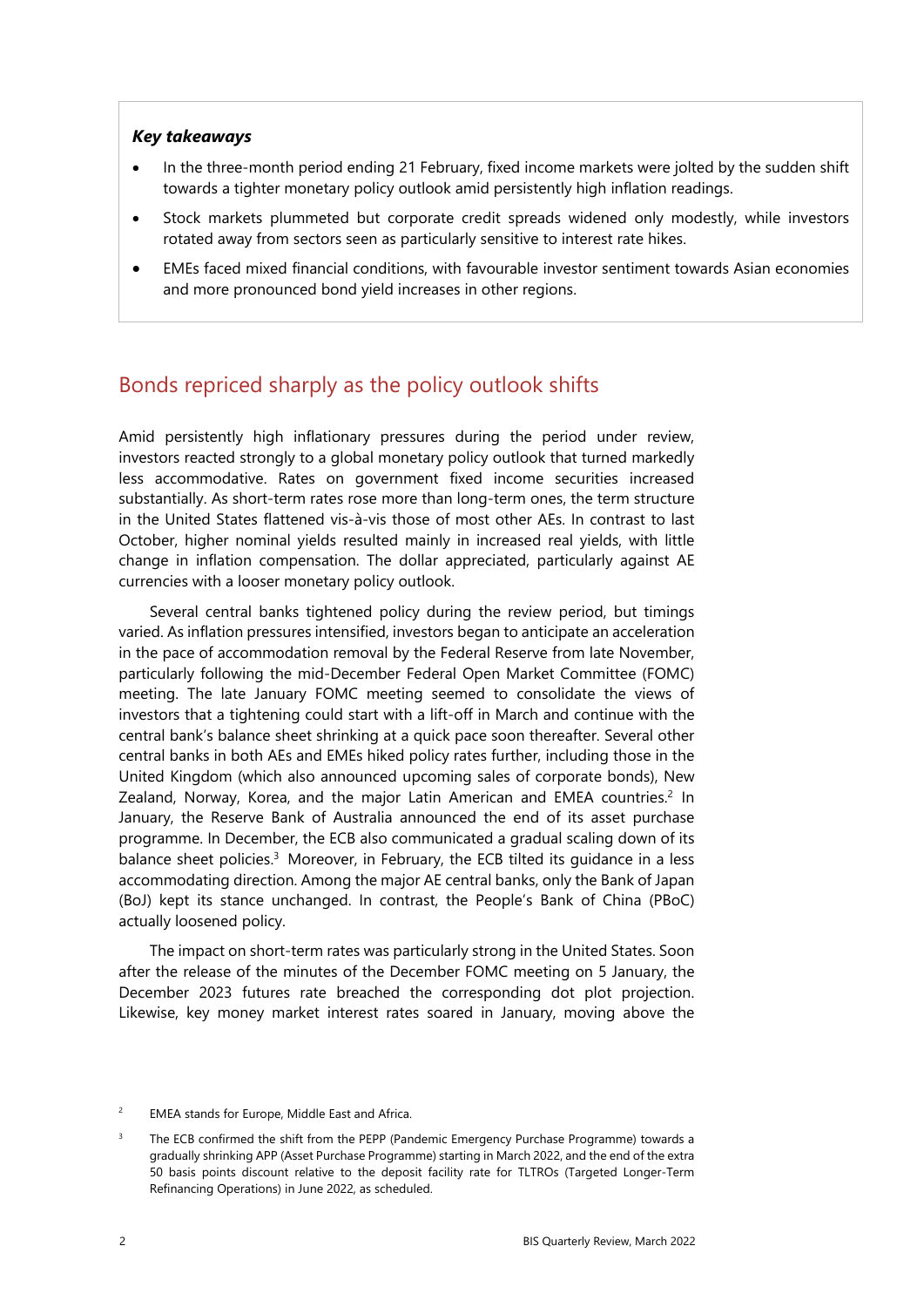

## The tightening monetary policy outlook jolts fixed income markets Graph 1



SOFR = Secured Overnight Financing Rate.

The vertical lines indicate 5 January 2022 (release of the minutes of the 14–15 December FOMC meeting) and 3 February 2022 (ECB monetary policy meeting).

<sup>1</sup> Simple average across AU, CA, DK, GB, NZ and SE.

Sources: Federal Reserve Bank of St Louis, FRED; Bloomberg; BIS calculations.

Federal Reserve's policy target range for the first time in over a year (Graph 1, first panel, green and brown lines). This shift intensified in early February, as the US Consumer Price Index (CPI) showed an unexpectedly high reading. Overnight repo rates (blue line), however, remained pinned at the level of the overnight reverse repo facility.

The expectation of higher policy rates boosted nominal bond yields in most AEs, particularly at the short end. Initially, short-term yields increased most in the United States (Graph 1, second panel). The subsequent spillover to other sovereign yields suggested that investors expected the corresponding central banks to follow suit. Short rate increases were initially muted in the euro area. But the tightening shift in the ECB's guidance in February surprised investors, triggering a jump in the euro area's short end as well.

Long-term yields moved largely in sync across all AEs. Following the release of the minutes of the FOMC December meeting in early January, the yield on the 10 year bund approached zero for the first time since early 2019 (Graph 1, third panel). Similarly, the yield on 10-year Japanese government bonds (JGBs) reached its highest level in five years. Long yields received another push up across all AEs in the wake of the ECB meeting in early February. The repricing was sharpest for long-term bund yields, which moved decisively into positive territory. US long-term yields also rose during this period but by much less than short yields. Thus, the US yield curve flattened markedly with respect to those of other AEs, which mostly steepened to varying degrees (fourth panel).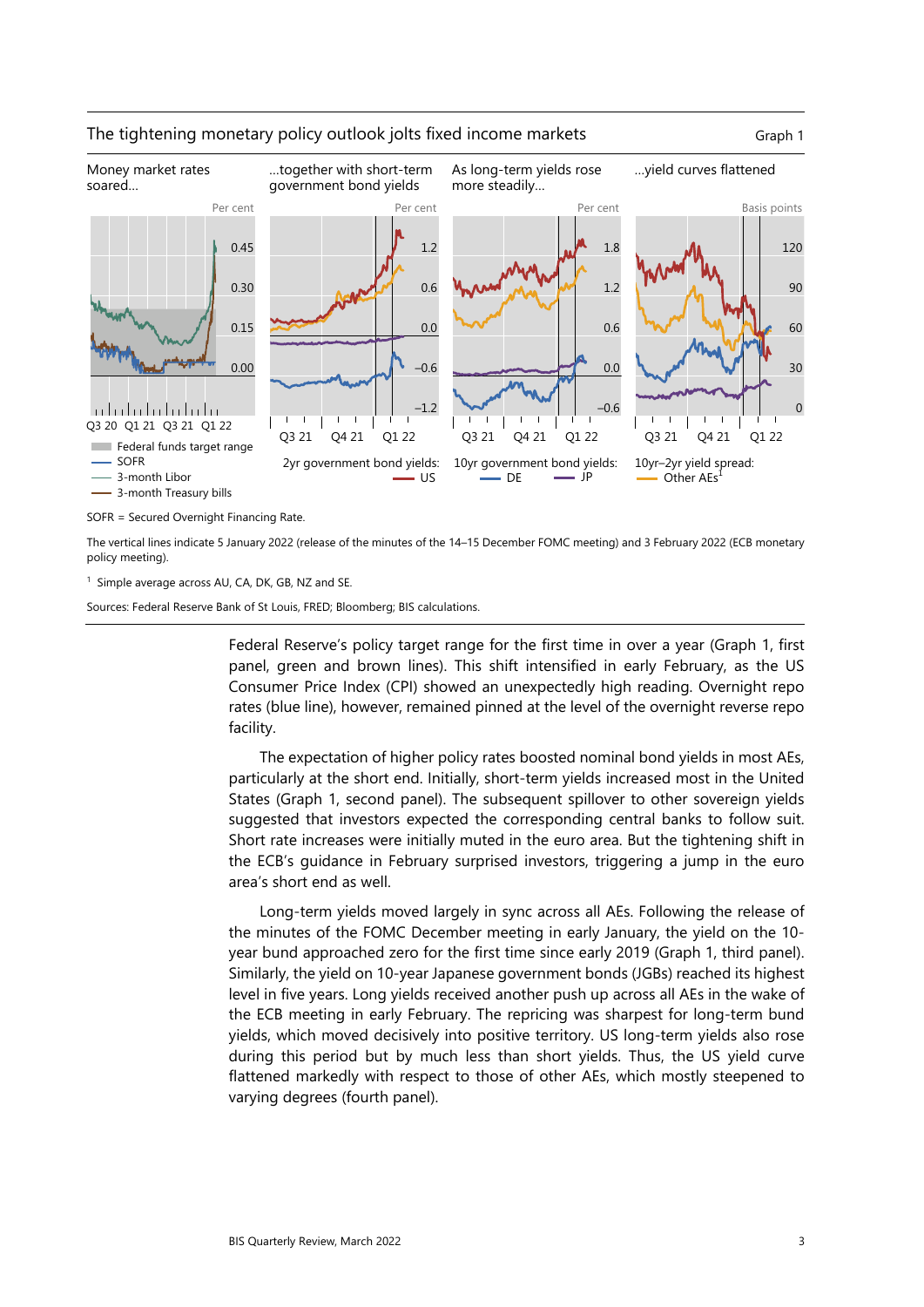



AEs = advanced economies.

The vertical lines indicate 5 January 2022 (release of the minutes of the 14–15 December FOMC meeting) and 3 February 2022 (ECB monetary policy meeting).

<sup>1</sup> Simple average across AU, CA, GB and SE.  $2^2$  Simple average across AU, CA, DK, GB and SE.

Sources: Bloomberg; Datastream; BIS calculations.

The increase in nominal long-term rates largely reflected a surge in real (inflation-adjusted) yields. For instance, the yield on the 10-year US Treasury inflationprotected note increased about 60 basis points by mid-February (Graph 2, left-hand panel), more than the roughly 40 basis points increase in the corresponding nominal yield. Similar shifts occurred in other AEs except Japan, where real yields hardly moved. As a result, inflation compensation remained largely flat and even trended down in some AEs, after rising during the first three quarters of 2021 (centre panel). This reflected the stabilisation of inflation expectations across maturities except at the short end, which saw considerable volatility.

As the monetary policy outlook tightened in core markets, investors also reassessed sovereign credit risk in the euro area, causing sovereign spreads for some euro area countries to widen. Spreads relative to German bunds had been trending upwards since early Q3 2021. They rose in January with the FOMC minutes, and again in February when the ECB adjusted its guidance (Graph 2, right-hand panel). To varying degrees, investors perceived Greece, Italy and Spain as more exposed to a tightening of the ECB policy stance, and in particular the termination of asset purchases.

In this environment, the US dollar gained vis-à-vis AE currencies. The dollar had begun to appreciate in October 2021, as news on inflation worsened and investors appeared to anticipate a policy change (Graph 3, left-hand panel, red line). The currency extended its gains following the January FOMC meeting. As monetary policy stances among AEs diverged, the dispersion of their exchange rates against the dollar widened (red area). The dollar appreciated the least vis-à-vis the currencies of those AE countries that were perceived as more advanced in their tightening cycles, as captured by relative changes in risk-adjusted interest rate differentials (centre panel). The United Kingdom, Norway and Australia saw their respective currencies appreciate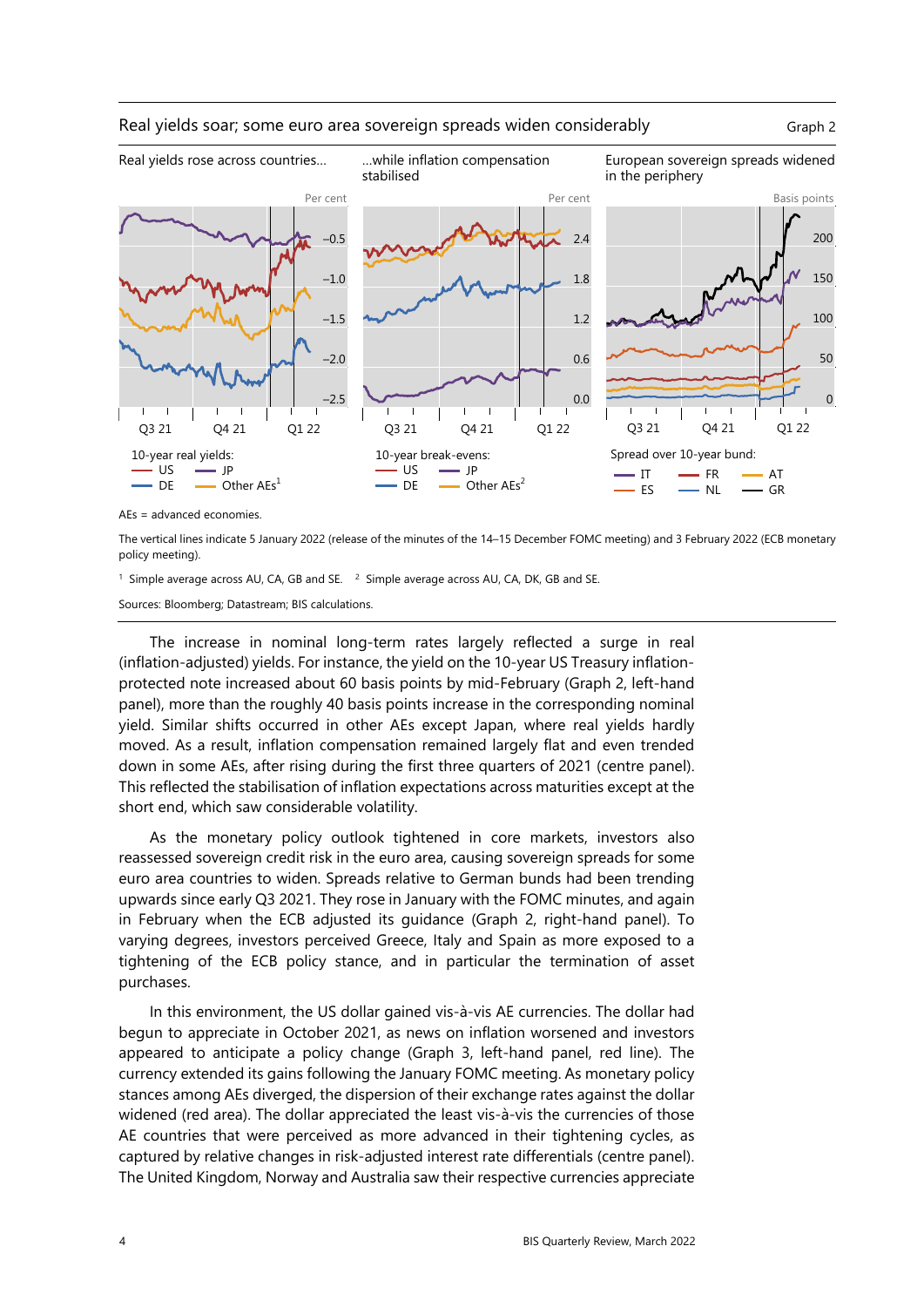against the US dollar, whereas the Swedish krona and the yen depreciated. The euro depreciated in January and bounced back in February, seemingly supported by the ECB meeting guidance. The Swiss franc was an exception in this context, as its strength was possibly boosted by safe haven flows linked to geopolitical concerns.

Overall, financial conditions remained very loose in all major AEs during the review period. Despite their increases, the long-term real yields in all major AEs remained below zero, where they have been since the outbreak of the pandemic or earlier. Real yields were even more negative at the short end, especially when derived from analysts' inflation expectations. For instance, the spread between the nominal yield on two-year government bonds and expected inflation over the next 12 months stayed in deeply negative territory in many large AEs, notably in the euro area (Graph 3, right-hand panel).

Financial condition indexes, which rely on a number of indicators, showed some moderate tightening, particularly for the United States, where conditions returned to the average over the period following the pandemic outbreak, while still remaining in loose territory. Conditions tightened marginally in the euro area and Japan but also remained generally loose. Most of the tightening stemmed from the increase in longterm yields and the sharp fall in equity prices.



AEs = advanced economies; EMEs = emerging market economies.

<sup>1</sup> AUD, CAD, CHF, EUR, GBP, JPY, NZD and SEK.  $^2$  Carry to risk ratio = 12-month interest rate differential as implied by forward and spot exchange rates, divided by the option-implied volatility of the exchange rate. An increase in the carry-to-risk ratio would typically make US dollar more attractive vis-à-vis the corresponding currency. <sup>3</sup> Changes over 30 November 2021–21 February 2022 (period under review).

Sources: Bloomberg; Consensus Economics; JPMorgan Chase; BIS calculations.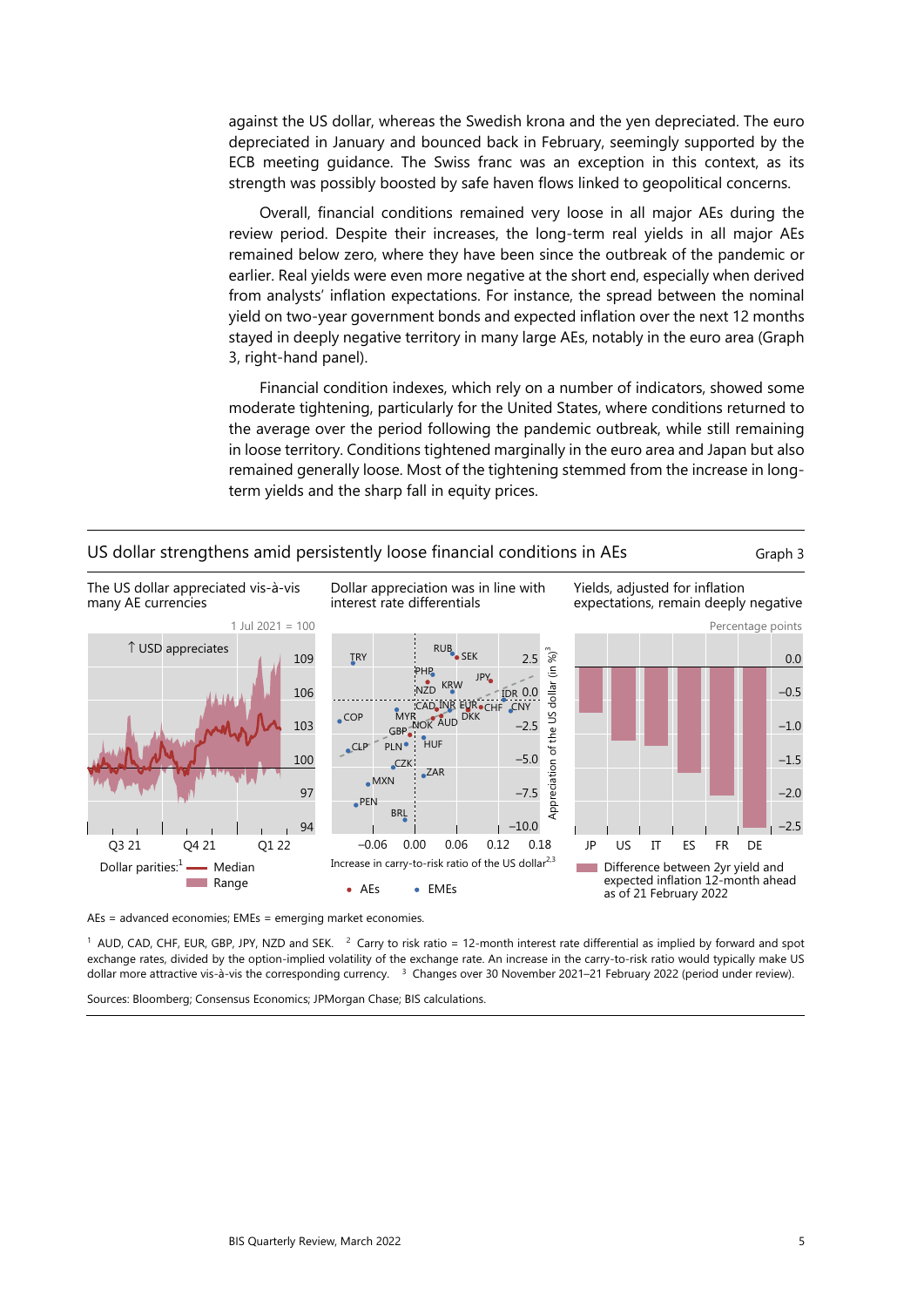# Rotation across risky assets intensifies

Global stock markets saw significant upheaval during the review period. In contrast, corporate bond markets were little affected, as credit spreads remained generally compressed. Overall, investors rotated away from sectors particularly sensitive to interest rates, and into energy and some sectors initially harmed by the pandemic.

Equity markets declined globally with the central banks' shift in policy stance. The drop in AEs was stronger than that in EMEs, except for China (Graph 4, first panel). In January, US equities suffered their worst month since the beginning of the pandemic. The surge in real yields underlay the swift adjustment in the valuations of US stocks. Market commentary was rife with speculation about the size and timing of the lift-off and its possible implications for financial markets. The prospect of an earlier and faster than anticipated balance sheet run-off also contributed to these concerns.

The prevailing uncertainty manifested itself in asset prices differently from the recent past. In the second half of 2021, the uncertainty had surfaced as higher downside than upside risks (blue line, second panel of Graph 4). In early 2022 however, the likelihood of the two sets of outcomes was seen as less skewed even as the range of possibilities – ie the implied volatility – widened (red line).

The prospect of higher yields weighed on sectors particularly sensitive to interest rates. As such, technology stocks underperformed most other sectors globally (Graph 4, third panel). This was part of a general rotation from rate-sensitive growth stocks to value stocks (Box A). In addition, energy stocks outperformed other sectors across most jurisdictions, probably supported by rising oil and gas prices.



# Equity markets drop globally, with technology stocks leading the decline Graph 4

AEs = advanced economies; EMEs = emerging market economies; VIX = Cboe Volatility Index, designed to reflect investors' consensus view of future (30-day) expected stock market volatility; SKEW = Cboe SKEW Index, which estimates the skewness of S&P 500 returns at the end of a 30-day horizon.

The vertical lines indicate 5 January 2022 (release of the minutes of the 14–15 December FOMC meeting). The dashed lines indicate 2010– 2022 medians.

<sup>1</sup> Shanghai composite equity index.  $2$  Amazon, Apple, Google, Meta, Microsoft and Netflix. Sources: Bloomberg; Datastream; Refinitiv Eikon; BIS calculations.

**MSCI AE excl US**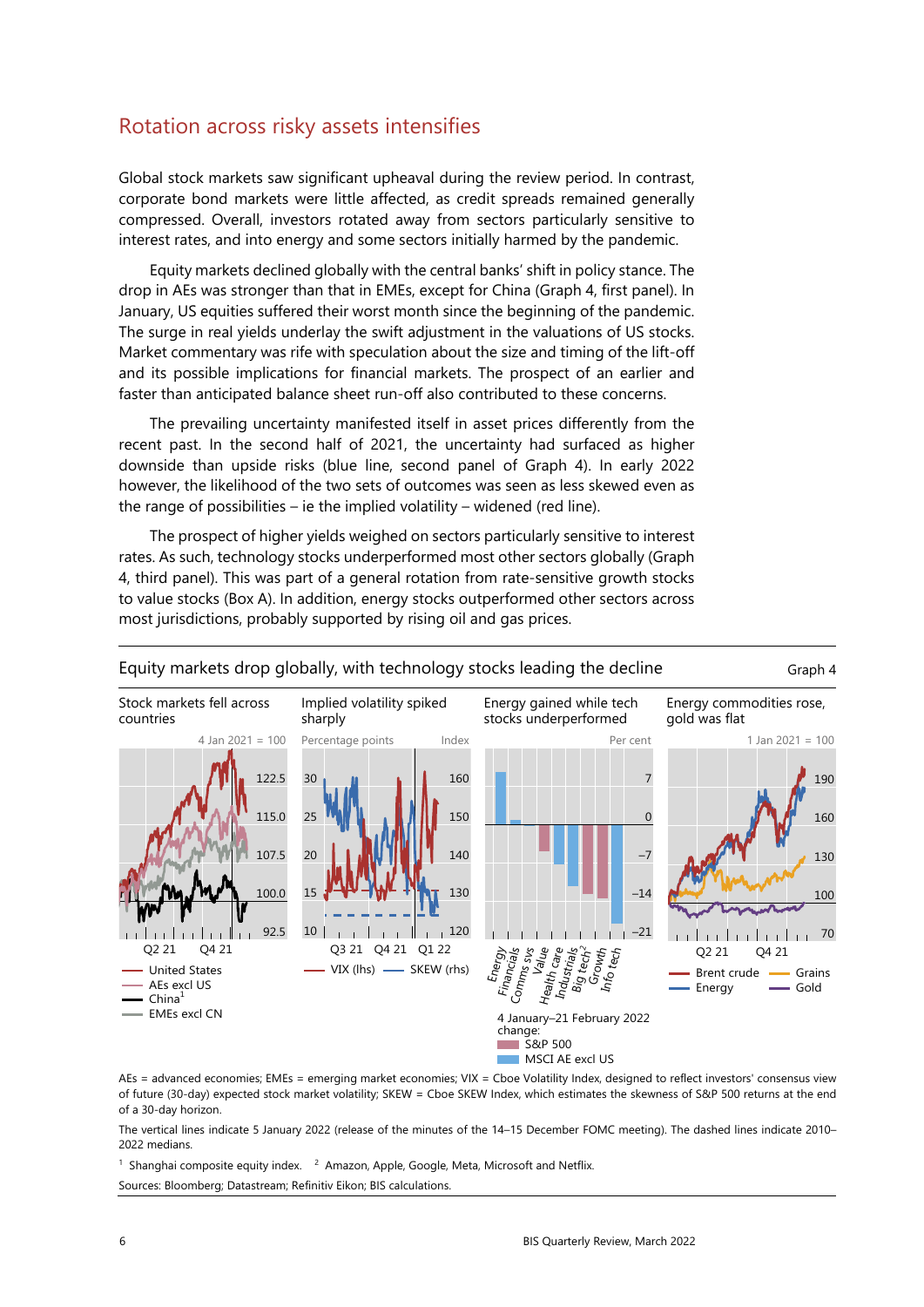#### Box A

# Rotation from growth to value stocks and its implications

*Fernando Avalos, Karamfil Todorov*

The prospects of tighter monetary policy seemed to spark a stock market rotation. From early 2021 to the third week of February 2022, investors reduced positions in so called "growth" stocks, which typically include sectors like technology and, more generally, younger firms. At the same time, investors added to their positions in "value" stocks, which typically include established firms with consistently positive cash flows (Graph A, first panel). The rotation reversed an earlier trend that had favoured growth stocks, which outperformed value stocks by nearly 40% in the course of 2020. In this box, we examine the drivers of this rotation and the potential implications for the broader market.

The shift from growth to value stocks is likely related to their different sensitivities to interest rates. This difference is related to the timing of the underlying cash flows. For growth companies, it is expected that a large fraction of their cash flow will accrue in the distant future, for instance when the underlying business model has reached maturity. By contrast, well established value firms – such as financial companies – have a track record of regularly generating positive cash flows. In this context, the prospect of higher rates would more greatly reduce the stock prices of growth firms, whose future-tilted cash flows would be more heavily discounted. Indeed, the sensitivity of growth stocks to interest rates is almost twice as large as that of value stocks (Graph A, second panel).

The recent rotation away from growth stocks could have been exacerbated by deleveraging. Earlier, in 2021, leveraged exchange-traded funds (ETFs) that focus on growth and technology stocks saw their assets under management (AUM) increase steadily, due mainly to capital gains (Graph A, third panel). Whenever the market prices of these ETFs' holdings increase, their leverage drops. Since the funds are contractually committed to lifting leverage back to target, they need to buy more stocks on margin. In other words, leveraged ETFs act like momentum traders, creating the potential for feedback loops.<sup>2</sup> Indeed, as growth stocks' prices dropped in early 2022, the AUM of leveraged ETFs declined – and the attendant leverage rose above target – thus calling for sales into a falling market.



AUM = assets under management; ETF = exchange-traded fund.

<sup>1</sup> Cumulative annual flows into active and passive ETFs and mutual funds. <sup>2</sup> Elasticity of value and growth indices with respect to the 10year US Treasury rate, from June 1998 to February 2022. <sup>3</sup> Average annual weights of growth and value stocks in the S&P 500 index.

Sources: Datastream; EPFR; Refinitiv Eikon; authors' calculations.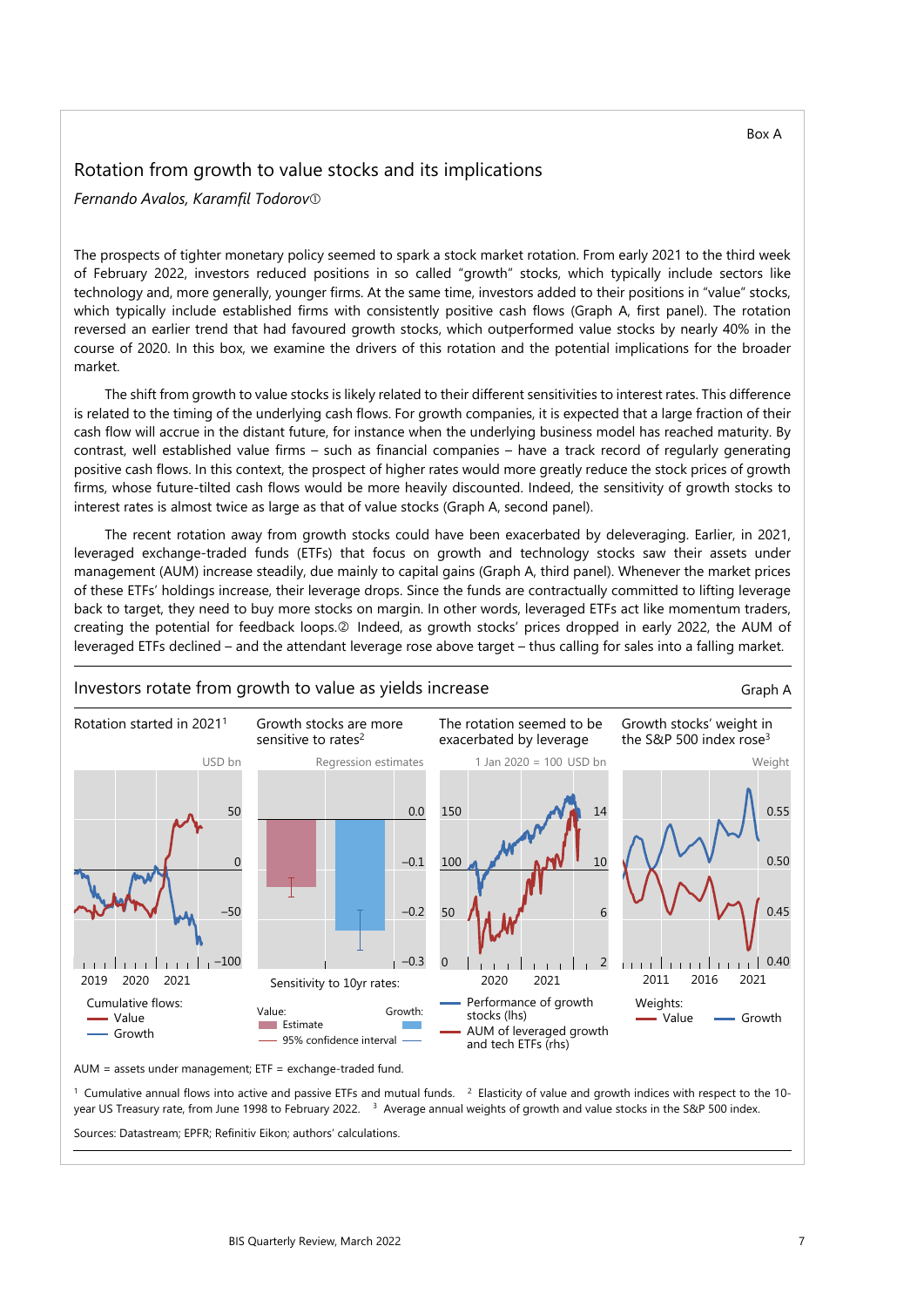The heft of growth stocks suggests that their high sensitivity to interest rates could have significant market implications. As a result of their stellar performance since the pandemic's outbreak, the weight of growth stocks in the S&P 500 index rose to 57% before the latest index rebalancing in 2021 (Graph A, fourth panel). Taking the sensitivity estimates in the second panel at face value, this weight implies that a 1 percentage point increase in 10-year rates would go hand in hand with a repricing of growth stocks that translates into a roughly 12% drop in the whole index. In turn, the high sensitivity of the overall index to rates could spill over to other instruments linked to the performance of the benchmark, such as derivatives, or to investment funds whose performance mimics the index. More generally, outsized drops in the index could lead to large wealth losses for investors and might have macroeconomic implications if those losses were to weaken consumer spending and overall economic growth.

 The views expressed are those of the authors and do not necessarily reflect the views of the BIS. The authors thank Claudio Borio, Stijn Claessens, Andreas Schrimpf and Nikola Tarashev for helpful comments and discussions, and Alessandro Barbera and Pietro Patelli for excellent research assistance. © See K Todorov, "Passive funds affect prices: evidence from the most ETF-dominated markets", *BIS Working Papers*, no 952, July 2021.

Investors also rotated into energy commodities, perhaps as a hedge against inflation. Prices of these commodities took off sharply in the second half of 2021. During the review period, the oil price reached its highest level since 2014, likely attributable to rising geopolitical tensions. Grains and other food commodities also increased but to a lesser extent than energy. In contrast, gold, which is often perceived as an inflation hedge, was surprisingly flat throughout 2021 and early 2022.

The corporate bond market was less affected than the stock market by the prospect of tighter monetary policy. Corporate spreads in the euro area and the United States fell early on but started rising in late January. They stayed low in historical terms for both investment-grade (IG) and high-yield (HY) securities in the United States but reached long-term medians in the euro area (Graph 5, left-hand panel). At the level of individual rating categories across regions, spreads hovered at the lower end of their post-GFC distribution (centre panel).

The rotation towards less interest rate-sensitive sectors was also evident among corporate bonds. Credit spreads narrowed the most for energy companies and sectors that had been threatened by the emergence of the Omicron variant and that subsequently benefited from its favourable evolution: entertainment and air transport (Graph 5, right-hand panel). By contrast, spreads widened for telecommunications and technology companies. Despite the overall small change in spreads, corporate bond prices declined, driven by rising government benchmarks. With their duration near all-time highs, IG bonds experienced price drops more pronounced than HY securities, which tend to have shorter maturities (Graph 6, left-hand panel).

Compressed credit spreads may reflect, in part, the perceived financial condition of corporates. The cash holdings of large firms in the United States and the euro area exceeded short-term debt (due within 12 months) by an average of 20%. In particular, the cash ratios of US firms were higher than before the pandemic (Graph 6, centre panel). Even though cash ratios need not be a good measure of credit risk, $4$  investors may see them as a positive signal about firms' overall financial conditions.

<span id="page-7-0"></span><sup>4</sup> See R Banerjee and E Kharroubi, "The financial vulnerabilities driving firms to the exit", *BIS Quarterly Review*, December 2020.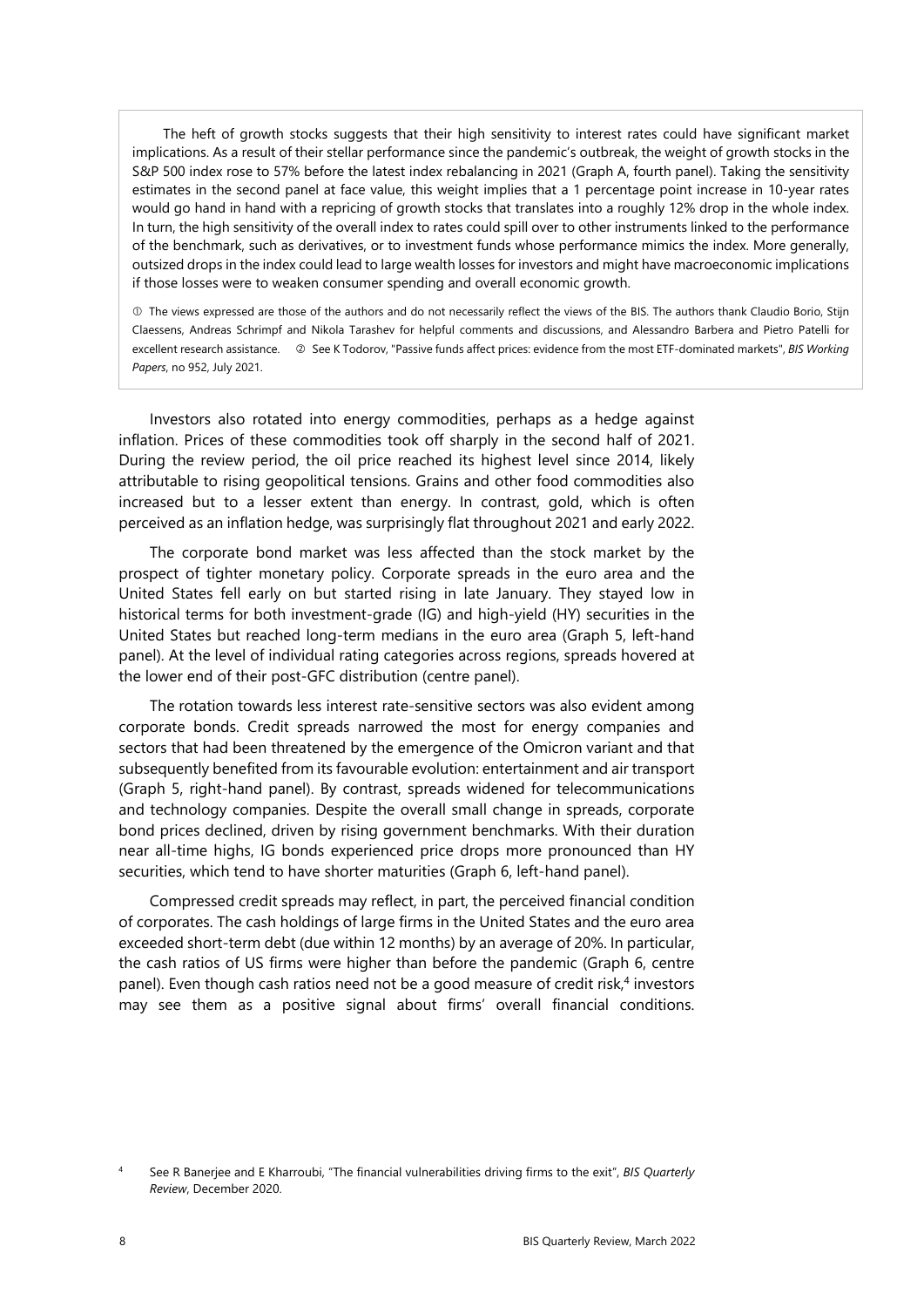

## Corporate credit markets appear less affected than equities

The dashed lines indicate 2005–2022 medians. The shaded grey area indicates 30 November 2021–21 February 2022 (period under review).

<sup>1</sup> Whiskers plot the fifth to 95th percentile of time series starting in 2010. Each time series is constructed from GDP and PPP exchange rateweighted averages of euro area and US ICE BofA ML corporate spread indices. <sup>2</sup> The period under review is from 30 November 2021 to 21 February 2022.

Sources: ICE BofAML indices; Refinitiv Eikon; BIS calculations.

Consistent with this, the share of firms on negative rating watch declined steadily throughout 2021 and even fell below pre-pandemic levels at the start of 2022 (righthand panel). The number of net downgrades also declined, and defaults remained historically low.

Investor concerns surfaced in the credit default swap (CDS) markets, while those of policymakers were directed at leveraged loan markets. CDS spreads tightened slightly more than bond spreads from comparatively lower levels. In addition, trading volume in the CDS market increased, suggesting that investors' view on credit risk was in flux. As regards the leveraged loan market, prudential authorities expressed concerns about weak lending standards, not least for corporates that had tapped the market during Covid but could face repayment difficulties. Moreover, a large share of leveraged loans reside in collateralised loan obligations (CLOs), which are opaque collective investment vehicles.[5](#page-8-0)

<span id="page-8-0"></span><sup>5</sup> See S Aramonte and F Avalos, "Structured finance then and now: a comparison of CDOs and CLOs", *BIS Quarterly Review*, September 2019.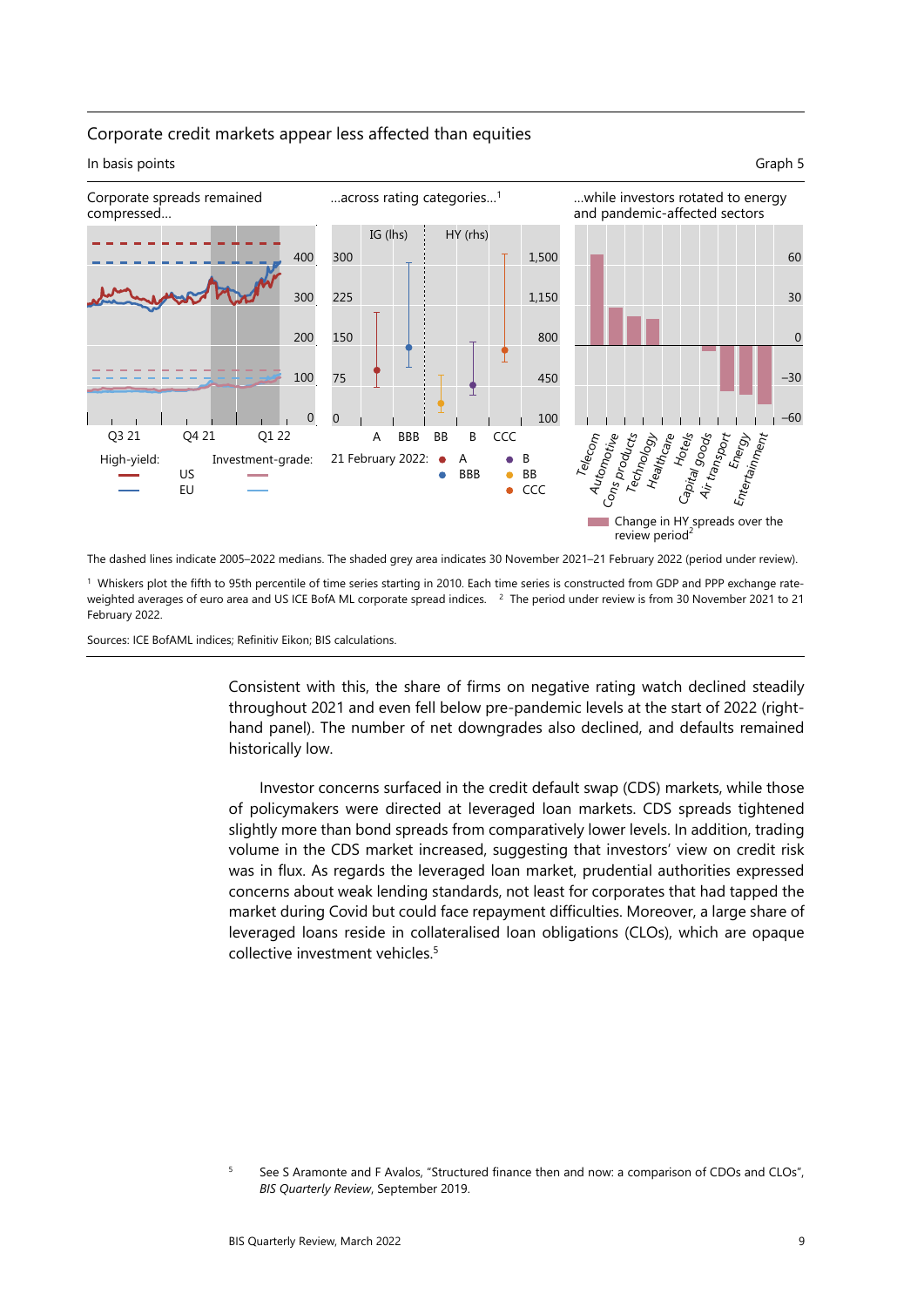

Cash ratios stayed high<sup>2</sup> Ratings outlook remained benign

## Long duration drives IG bond prices lower; corporate credit gauges signal low risk Graph 6

IG = investment-grade; HY = high-yield.

IG bond prices fell more than HY due

The vertical line in the left-hand panel indicates 5 January 2022 (release of the minutes of the 14–15 December FOMC meeting).

<sup>1</sup> iShares iBoxx USD Investment Grade and High Yield corporate bond ETFs. <sup>2</sup> End-of-year cash and equivalents divided by current liabilities. 3 Number of downgrade actions minus number of upgrade actions.

Sources: Bloomberg; S&P Capital IQ; BIS calculations.

# EMEs proved resilient amid mixed conditions

Financial conditions in EMEs were mixed. The dollar traded sideways or depreciated in relation to most EME currencies. Local currency sovereign financing costs varied by tenor and geography, while those in US dollars changed little. In China, the central bank eased policy in view of the difficulties faced by the economy.

EME currencies held steadfast versus the US dollar despite the monetary policy shift in the United States. The dollar zigzagged vis-à-vis EMEA and Asian currencies, but overall remained essentially unchanged by the end of the review period (Graph 7, first panel). The exceptions were the Turkish lira, which depreciated significantly in December (and featured prominently in cryptoasset trades, Box B), and the Russian rouble, which plummeted amid growing geopolitical tensions. The renminbi continued with the gradual appreciation seen in recent months. Remarkably, Latin American currencies, which had been depreciating throughout the second half of 2021, saw a sharp appreciation as the new year began, despite comparatively high inflation rates. Central banks in the region were among the most proactive globally in raising policy rates in the face of strong inflationary pressures. That in turn widened differentials vis-à-vis benchmark US interest rates, bolstering the attractiveness of local currencies vis-à-vis the dollar (Graph 3, centre panel). Accordingly, in the period under review, the currencies seemed partly supported by long positions in local currency assets taken by non-resident investors. For instance, such investors' holdings of Mexican and Brazilian government bonds increased for the first time since mid-2020.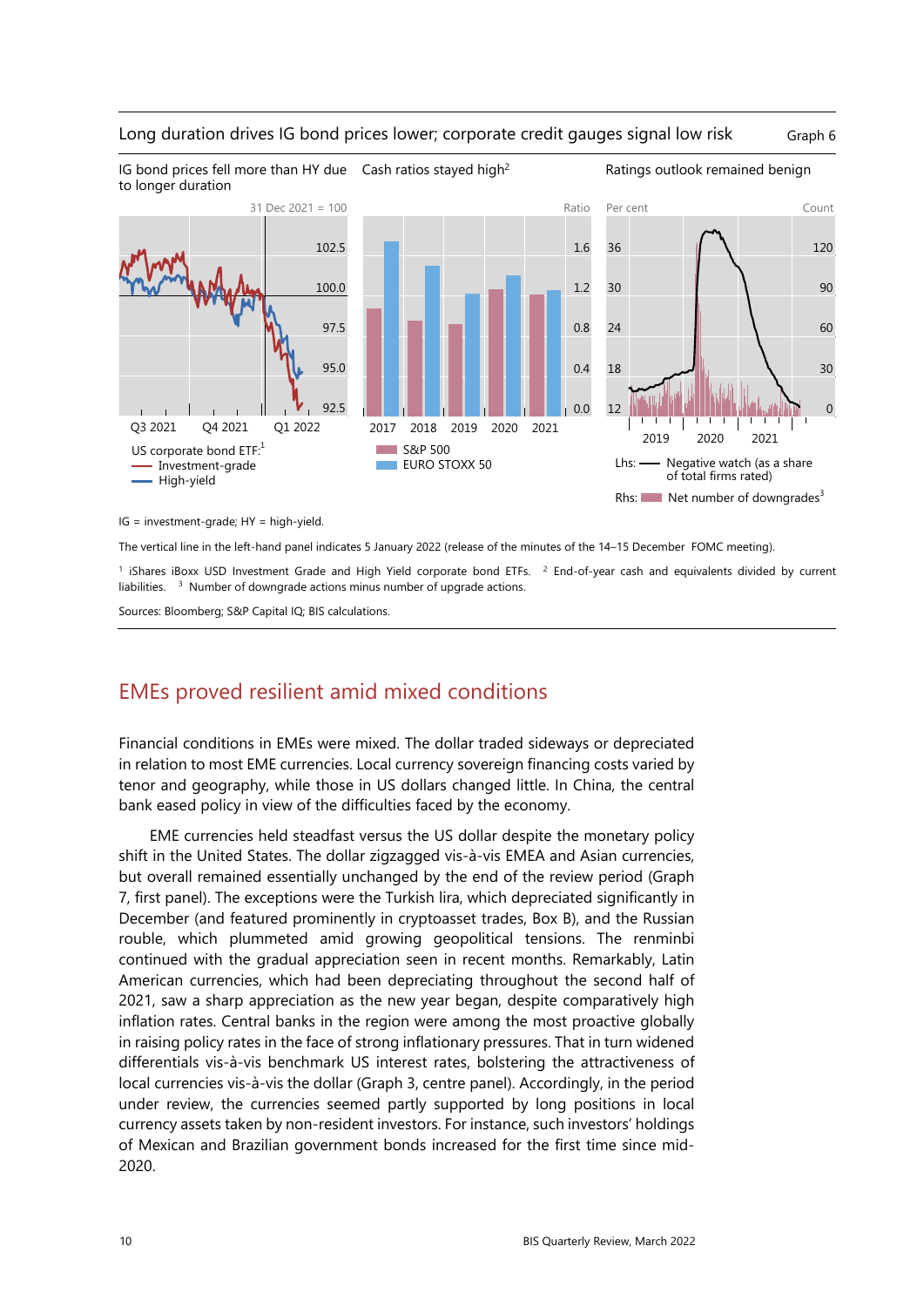

## Financial conditions in EMEs: mixed but generally steady Graph 7 Graph 7



The vertical line in the left-hand panel indicates 5 January 2022 (release of the minutes of the 14–15 December FOMC meeting).

<sup>1</sup> Simple average across BR, CL, CO, MX and PE. <sup>2</sup> Simple average across CZ, HU, ID, IL, IN, KR, MY, PH, PL, RU, TH, TW and ZA. <sup>3</sup> The period under review is from 30 November 2021 to 21 February 2022. 4 JPMorgan Chase EMBI Global sub-indices, stripped spreads.

Sources: Bloomberg; JPMorgan Chase; BIS calculations.

Sovereign funding conditions tightened to varied degrees in different regions. Starting in November, local currency short-term yields rose the most in Latin America and EMEA (Graph 7, centre panel, red bars), in part boosted by rate hikes. Long-term yields increased by less in these regions (blue bars). Against the backdrop of generally lower inflation rates and thus less pressure for monetary policy action, local yield rises in Asian economies were more subdued and tilted towards the long end. In parallel, spreads on dollar-denominated sovereign debt rose only slightly across regions (Graph 7, third panel, dark green bars). That said, they remained much higher than pre-pandemic, particularly in Latin America (light green bars).

In China, PBoC actions kept a lid on sovereign yields. As the domestic economy seemed to struggle with persistent headwinds from the real estate sector and a new wave of Covid-19, the central bank provided support by reducing reserve requirements and policy rates several times during the review period. As a result, renminbi sovereign yields fell in nominal terms.

Investment flows to EME funds recovered somewhat, driven mainly by inflows to Asian stock funds. Flows to bond funds were mixed, with the significant outflows in December being followed by modest inflows in January (Graph 8, left-hand panel). Chinese bond funds received the largest share of inflows, possibly owing to the perspective of further drops in yields. Equity fund inflows gained further momentum in December and January, targeting China in particular, as well as Korea and Chinese Taipei (right-hand panel). These flows continue to indicate favourable investor sentiment towards Asian EMEs.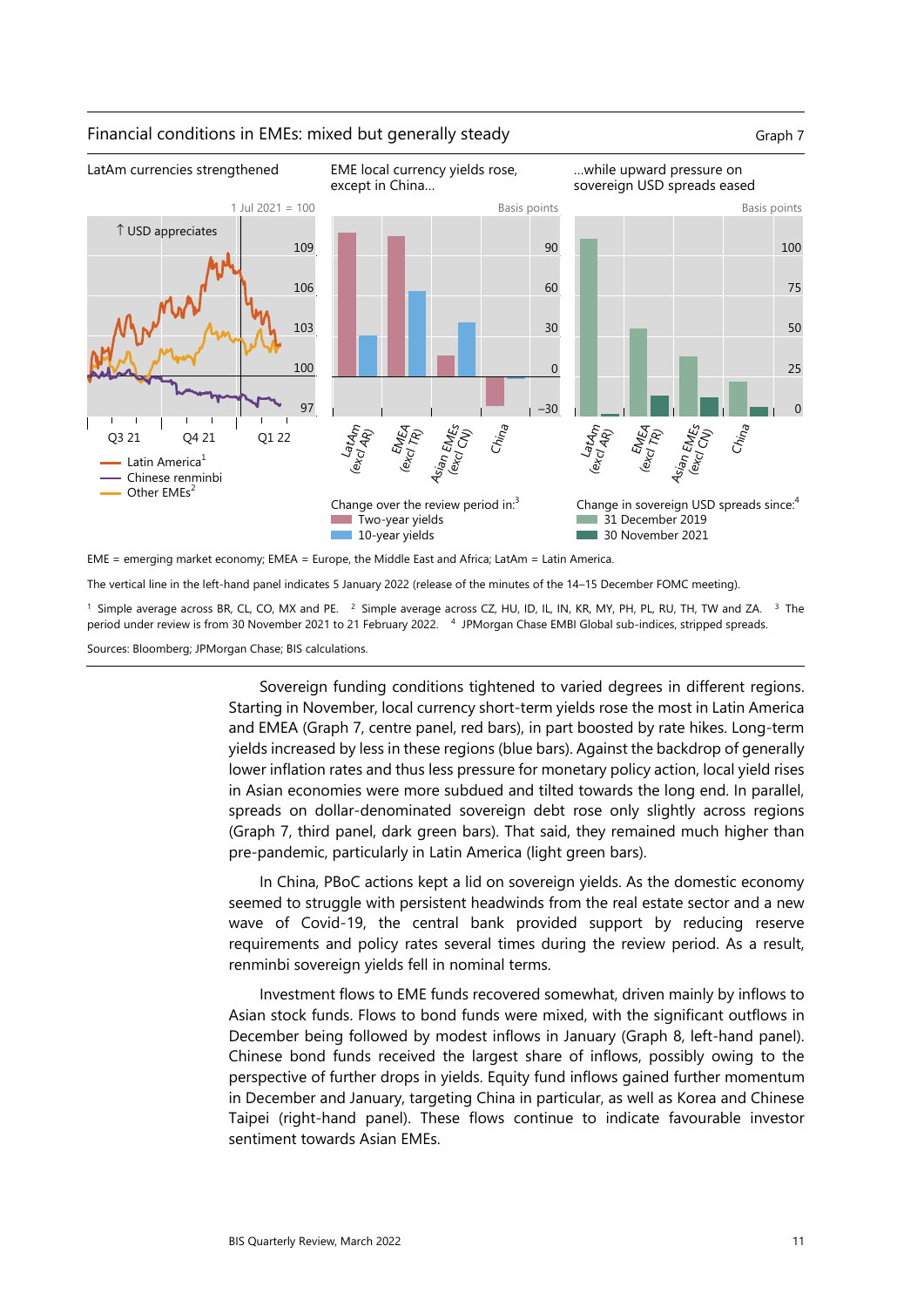## Investor sentiment towards Asian EMEs remains favourable<sup>1</sup>

### In billions of US dollars Graph 8



Box B

# Tracing the footprint of cryptoisation in emerging market economies

*Sirio Aramonte, Wenqian Huang and Andreas Schrimpf*

Cryptoassets have gained in popularity in emerging market economies (EMEs) in recent years. This development accelerated further after the Covid-19 crisis, especially in countries with volatile exchange rates. During periods of depreciation, holders of domestic fiat currencies have incentives to shift into claims denominated in more stable currencies. For residents in these countries, cryptoassets pegged to reserve currencies, such as US dollar-linked stablecoins, can be a convenient tool to do so, especially as they may help avoid capital controls and know-yourcustomer/anti-money laundering (KYC/AML) requirements. In the extreme case of sharp declines in the purchasing power of local fiat currencies and stringent capital controls, some may even seek refuge in highly risky cryptoassets such as Bitcoin, which are not pegged to any reserve currency. As "cryptoisation" is akin to currency substitution (eg "dollarisation"), it may impinge on monetary sovereignty. While detailed information on crypto trading locations is typically very limited, the box relies on trading patterns involving EME currencies to provide novel empirical evidence on this phenomenon.

Trading of US dollar-linked stablecoins vis-à-vis some EME currencies has soared since 2020. Although the US dollar remains the dominant fiat currency, the Turkish lira and the Brazilian real, for instance, accounted for much higher shares in stablecoin trading than in conventional FX trading, as captured by the BIS Triennial Survey (Graph B, left-hand panel). Tellingly, trading of stablecoins vis-a-vis these EME currencies gained momentum in early 2020, when the corresponding economies were hard hit by the Covid-19 shock (centre panel). In particular, the share of the Turkish lira increased from 0.3% in January to 11% in April 2020. As the lira further depreciated in 2021, its share picked up from 11% in July to 26% in December 2021. This dwarfs the lira's weight in global FX markets (0.5%).

In addition, trading of risky cryptoassets, such as Bitcoin, also spiked in some EMEs facing depreciation pressure. For EME currencies that have small liquidity pools and are thus not suitable for trading in limit order books on centralised crypto exchanges, the spike surfaced on peer-to-peer (P2P) platforms that facilitate the matching of client